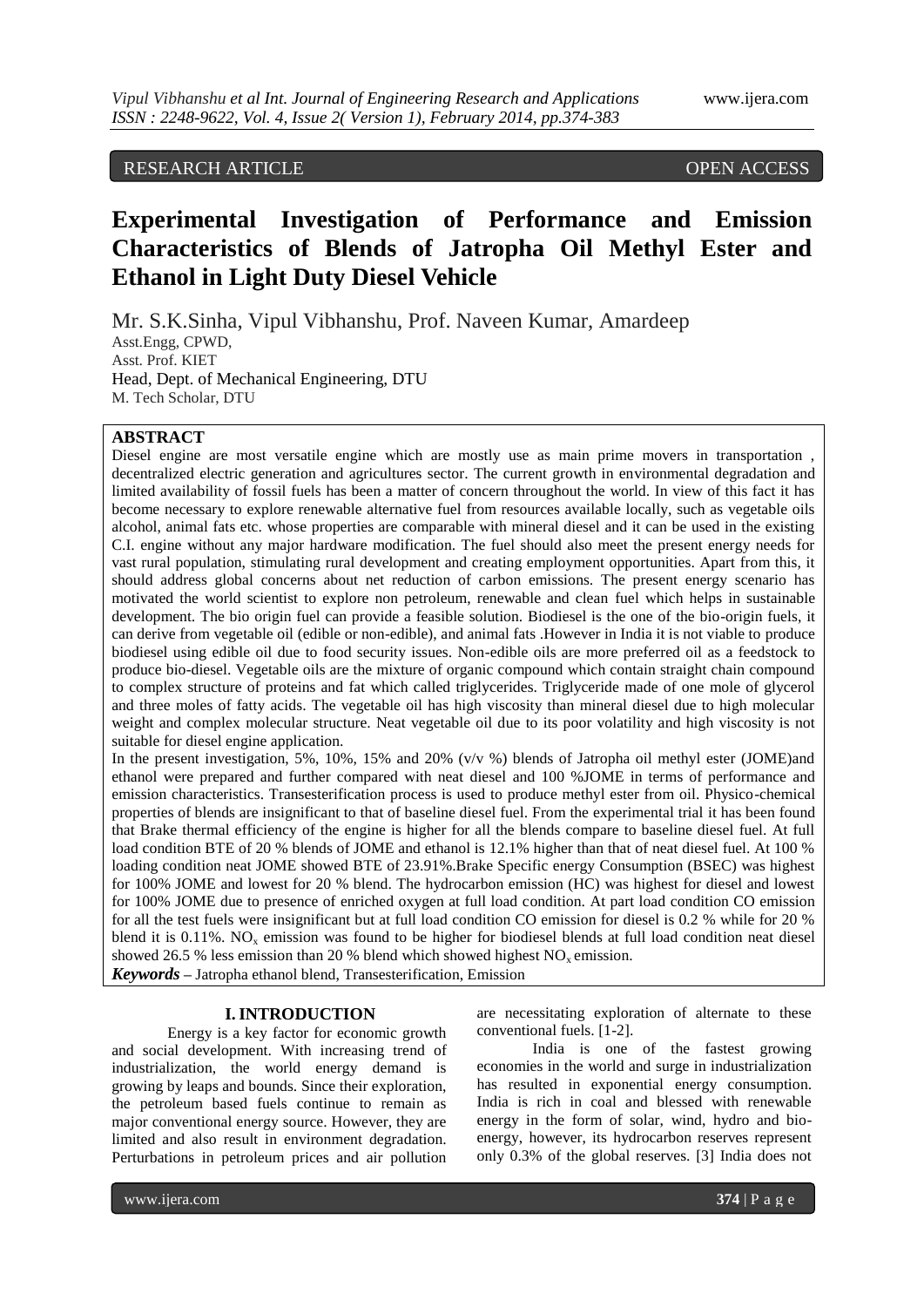have enough oil reserves and is heavily dependent on imports. India's per capita consumption is very low at 560 kilogram of oil equivalent (KGOE) as compared to the world average of 1790 KGOE in 2009. [4]. In 2010-11, India spent 129 billion US \$ towards import of crude oil. [5]. The diesel engines are extensively used in India due to low fuel consumption and high efficiencies as they operate at higher compression ratio. These engines are extensively used in transportation, commercial, domestic, electric power generation, farming, construction and in many<br>industrial activities for the generation of industrial activities for the generation of power/mechanical energy. [6]. Pollutants from diesel engines include carbon monoxide (CO), carbon dioxide  $(CO<sub>2</sub>)$ , Hydro carbon (HC), nitrogen oxides (NOx), particulate matter and smoke. These emissions have hazardous effects on air, water, soil and human health as well they also cause climatic change. [6-8]. In order to protect the global environment and leasing a new life to millions of diesel engine, it has become necessary to explore alternative fuels that give engine performance at par with diesel. [9]. Renewable resources which include biomass, biofuels such as alcohols, biodiesel, ethers, and other renewable resources are widely explored [10].

Among these fuels, Biodiesel is a biofuel made from transesterification of vegetable oils which can be used in diesel engines either as an additive or extender of diesel with satisfactory performance [11- 18].

Alcohol is one of the biofuel which gained the importance as a fuel for internal combustion engines since their invention. Historically, the level of interest in using alcohol as a motor fuel has followed cycles of fuel shortages and/or low feedgrain prices. The properties of methyl, ethyl, propyl and butyl alcohol are compared with octane (high quality gasoline) and hexadecane (high quality diesel fuel) and it was found these alcohols can be used for blending in fuel in internal combustion engine showing promising results. Octane and hexadecane (petroleum fuels) have higher boiling points, lower latent heats and are insoluble in water. The alcohols become more like petroleum fuels as their chemical weights increase. [19]. Due to their higher octane number and high oxygen content, use of alcohol in gasoline engine shows promising results as compared to gasoline. [20].

In context to compression ignition (CI) engine, some difficulties were faced by the researchers with the use of alcohols mainly due to their low cetane number, high latent heat of vaporization and long ignition delay. However, there is significant amount of improvement seen in exhaust emissions particularly oxides of nitrogen  $(NO<sub>x</sub>)$ . [21].

# **II. Jatropha as a Feedstock**

Jatropha plant (Jatropha Curcas) or physic nut is a shrub or a small tree belonging to the genus Euphorbiaceous. The Jatropha plant originated from South America, but now the plant can be found worldwide everywhere in arid and semiarid tropical and sub-tropical countries. The Jatropha plant can be grown in almost all types of soils. It can even be grown in very poor soil and still produce a high average yield of seeds. However, light sandy soil is the most favorable. The Jatropha plant is a multiple use plant. Jatropha can be found from sea level to high altitudes. The tree grows to a maximum height of nearly 8m. The Jatropha fruit maturation takes 45  $-50$  days. The plant starts producing yield  $4 - 5$ months after planting. The Jatropha trees produce a round fruit with a soft brownish skin, which have 1.5  $-3$  cm in diameter and weigh  $1.5 - 3$  g. The seeds contain about 30-35% oil.

# **III. Ethanol as a C.I. Engine Fuel**

Ethanol is suitably used in gasoline engines for many decades. Raw material used for producing ethanol varies from sugar in Brazil, cereals in USA, sugar beet in Europe to molasses in India. Brazil uses ethanol as 100 % fuel in about 20% of vehicles and 25% blend with gasoline in the rest of the vehicles. USA uses 10% ethanol-gasoline blends while India use 5-20% blend with gasoline.

Ethanol is one of the possible fuels for diesel replacement in compression ignition (CI) engines also. The application of ethanol as a supplementary CI engine fuel may reduce environmental pollution, decentralized the production, results reduce the transportation cost, strengthen agricultural economy, create job opportunities, reduce diesel fuel requirements, save foreign exchange and thus contribute in conserving a major commercial energy resource. Ethanol was first suggested as an automotive fuel in USA in the 1930s, but was widely used only after 1970 [22].

Despite the fact that transesterification reduces the viscosity and increases the volatility of esters derived from vegetable oils but when compared to diesel, it is still having quite higher viscosity and lower volatility. To overcome these problems, addition of some oxygenated compounds like alcohols in biodiesel fuel is found to be helpful. So addition of ethanol will solve the above problems

by giving some other advantages of reduction in emissions and balance between different crops.

A wide range of work have been carried out for evaluating the potential of biodiesel-alcohol blend for IC engine application and a comprehensive review of some of the research findings are summarized below.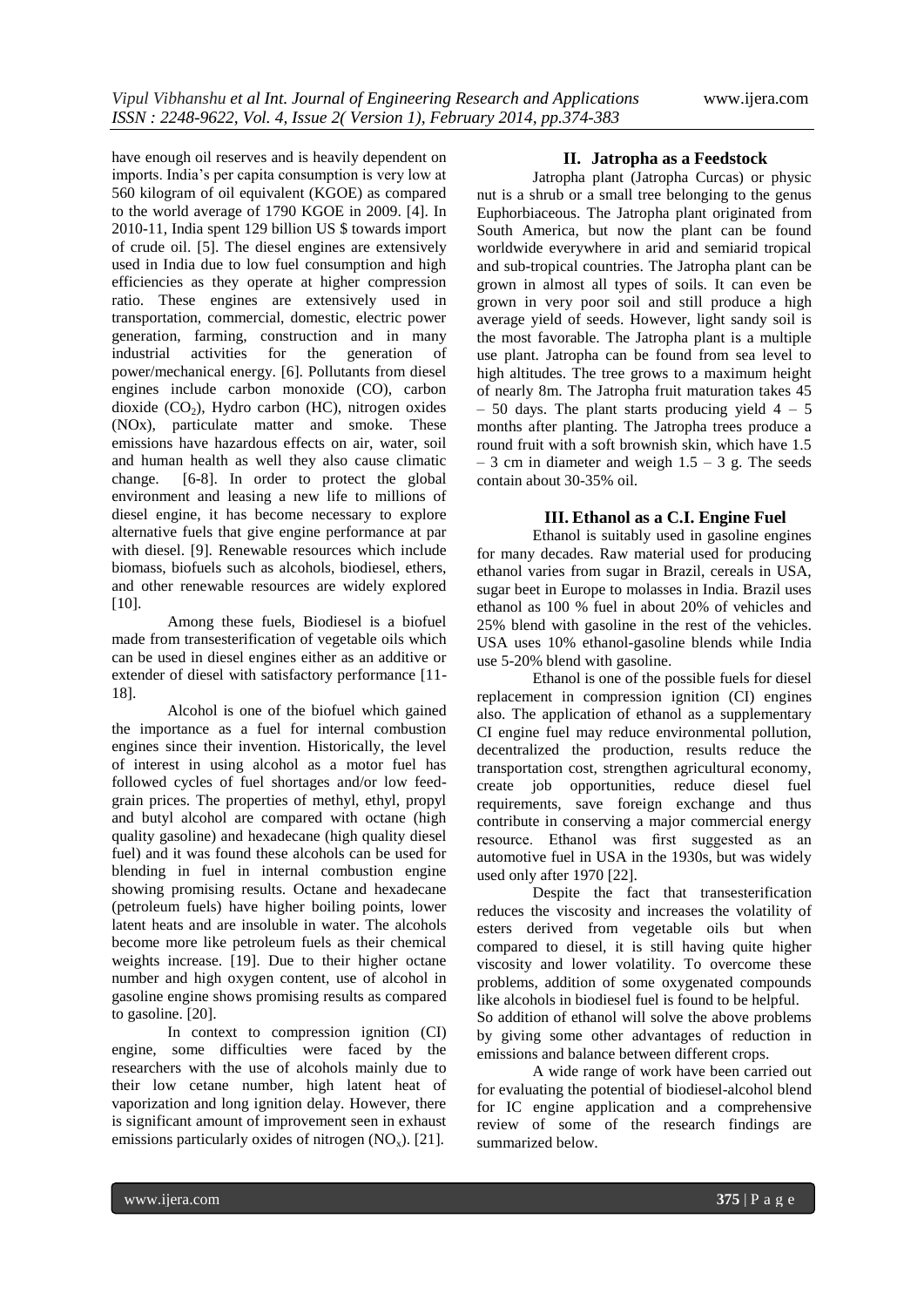**Prommes et.al.** studied the phase diagram of dieselbiodiesel-ethanol blends at different purities of ethanol (95%, 99.5% and 99.9%) at different temperature and also find out the physical chemical properties of selected blend and examined the emission performance in a diesel engine and compared with base diesel. Diesel and ethanol with 95% purity were Insoluble. In case of 99.5% ethanol, the inter solubility of three components was not limited. It could be mixed into a homogeneous solution at any ratio. It observed that the blend of 90% diesel,5% ethanol and 5% biodiesel had very closed fuel properties compared to diesel. Emission of the blends CO and HC reduce significantly at high engine load, where NOx increased when compare with diesel [23].

**Han et. al**. investigated the injection and atomization characteristics of biodiesel-ethanol blend and found that ethanol will affect the decrease of peak injection rate and shortening of the injection delay due to decrease of fuel properties such as: density and dynamic viscosity in addition to that, the ethanol improves the atomization performance of biodiesel fuel because the ethanol blended fuel have a low kinematic viscosity and surface tension, then that has more active interaction with the ambient gas, compared to biodiesel [24].

Di et. al. conducted experiment on four cylinder direct injection diesel engine using ultra low sulphar diesel blended with biodiesel and ethanol at maximum torque speed of 1800 rpm at varies load and investigate regulated and unregulated gaseous emission and found that the Brake specific HC and CO emission decrease while  $NO<sub>x</sub>$  and  $NO<sub>2</sub>$  emission increases in case of diesel –biodiesel fuel. The emission of formaldehyde, 1, 3 but aldehyde, toluene, and overall BTX (benzene, toluene, xylene) in general decreases, however acetaldehyde and benzene emissions increases. In case of dieselethanol fuel Brake specific HC and CO emission increases significantly and NOx emission decreases at low engine load. The emission of benzene and BTX vary with engine load and ethanol contents. Similar to the biodiesel-diesel fuel the formaldehyde, 1,3 butadiene, toluene, xylene emission decreases while the acetaldehyde and NOx emission increase. It was observed that there are significant difference in the gaseous emission between the biodiesel-diesel blend and the ethanol-diesel blend. [25].

**Fang et.al.** Investigated the effect of ethanol on combustion and emission in premixed low temperature combustion (LTC) in a four cylinder heavy duty diesel engine. In this investigation biodiesel was used as additive to prevent the

stratification of ethanol and diesel blends. The premixed low temperature combustion was achieved by the medium level of exhaust gas recirculation and the prolonged ignition delay. The lower combustion temperature, lead to higher HC and CO emissions. It was found that ethanol-diesel-biodiesel is effective in reducing NOx emissions and smoke simultaneously in premixed LTC. The EBD blends fuels were also good to extend the load range of premixed LTC [26].

**Botero et. al.** examined free-falling droplets of ethanol, diesel, biodiesel(castor oil) and their mixture in a high temperature combustion chamber and studied combustion characteristics including the burning rate, micro explosion ,shooting propensity. It was found that biodiesel to diesel significantly reduce the extent of shoots formation and slightly reduce the burning rate in addition to higher soot formation of methyl stearate than castor oil biodiesel. By adding of ethanol to diesel and biodiesel, micro explosion is observed, .The biodiesel/ethanol mixture exhibiting stronger propensity, leading to significantly reduce gasification time and extend of soot formation [27].

**Yilmaz et.al.** analyzed operation of a diesel engine on biodiesel-ethanol and biodiesel-methanol blends and compare with diesel and biodiesel. The fuel D100, B100, B85M15 and B85E15 were used on a two cylinder, 4 strokes direct injected water cool diesel engine at 5 loads between low load to full load at 3000 rpm and found that biodiesel alcohol blends as compared to diesel reduce NO emission while increasing CO and HC emission at below 70% load. It was also found that biodiesel ethanol blends is more effective than biodiesel methanol for reduction emissions and overall engine performance [28].

**Lin et.al.** studied the profit and policy implications of producing biodiesels-ethanol-diesel fuels blends to specification and developed a non-linear optimization model to analyze biodiesel, ethanol & diesel (BED).This model establish optimum blends to improve the system profitability given production cost, market demand and fuel price while meeting multiple property criteria such as kinematic viscosity, density, lower heating value, cloud point, cetane number. The proposed optimization model in this study integrated with pertinent mixing rules of fuel properties enables stabilizing the optimum recipes to improve the system profitability by meeting multi objectives and promoting opportunity to develop potential additives to improve blend fuel quality [29]. On the basis of the exhaustive literature review, it has been observed that biodiesel and ethanol can easily miscible. Blending of ethanol and biodiesel shall result in decrease in viscosity of biodiesel, improvement in atomization combustion quality and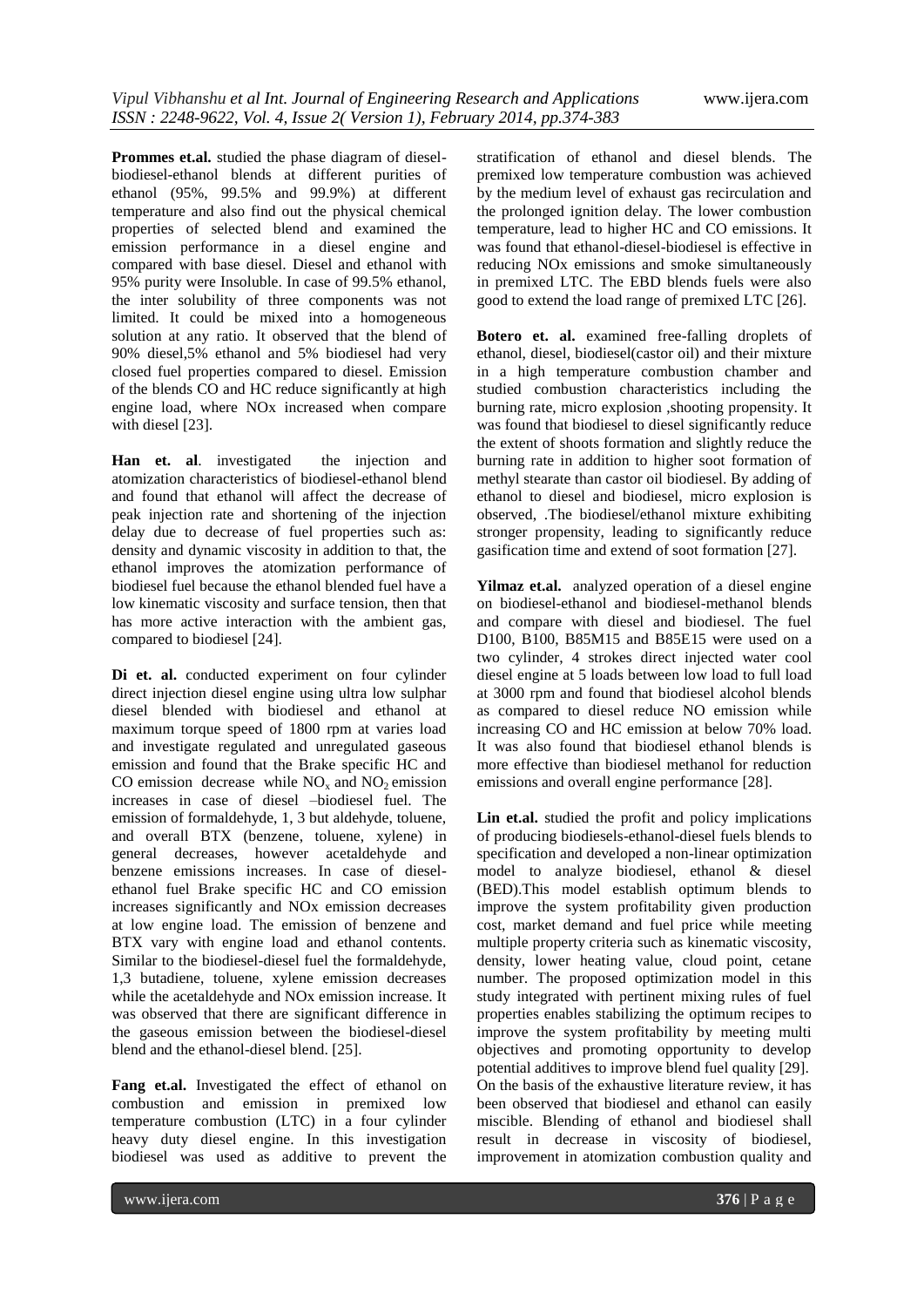the emission characteristics. So it can be used as a potential substitute of mineral diesel without any modification in the existing engine. Also, Using of biodiesel and ethanol is beneficial for the balance of carbon.

### **IV. EXPERIMENTAL TEST RIG**

In the present investigation, the trials were conducted on a Kirloskar make, single cylinder, four stroke, vertical, constant speed, air cooled, direct injection, CAF 8 model diesel engine which is used in India in agriculture sector, for decentralized power generation and in small scale industrial applications. An electrical dynamometer coupled to the engine was used as a loading device. The load can be increased or decreased on the dynamometer and there by engine by switching on or off the load resistances. Fuel consumption was measured with the help of a digital stopwatch and burette. Detailed technical specification of the engine and dynamometer is summarized in Table 1. Engine emission parameters like HC, NO<sub>x</sub>, CO etc. were recorded using AVL Di gas analyzer. Measurement of engine smoke was carried out using AVL smoke meter.

All the instruments used in the test rig were of standard quality and the error within the permissible range. The details of test rig instrumentation are shown in Table 2.The engine trial was conducted as specified in IS: 10,000 and engine operated at no load, 20,40, 60 and 100% load condition. The engine was started using neat diesel and allowed to attain stability for at least 30 minutes before taking observations. After engine conditions stabilized and reached to steady state, the base line data were taken. In the subsequent stages, diesel line was swapped with Jatropha biodiesel and ethanol blends and respective parameters were noted. The detailed layout of the engine test set up is shown in Fig. 1.

**Table 1.Technical specification of the engine and the alternator**

| <b>Engine Specification</b>           |                      |  |  |
|---------------------------------------|----------------------|--|--|
|                                       | Kirloskar oil        |  |  |
| <b>Make</b>                           | Engine<br>Ltd.,      |  |  |
|                                       | India                |  |  |
| Model                                 | DAF <sub>8</sub>     |  |  |
| Rated Brake Power (bhp/kW)<br>8/5.9   |                      |  |  |
| 1500<br>Rated Speed (rpm)             |                      |  |  |
| Number of Cylinder<br>One             |                      |  |  |
| Bore X Stroke (mm)<br>$95 \times 110$ |                      |  |  |
| 17.5:1<br><b>Compression Ratio</b>    |                      |  |  |
|                                       | Cooled<br>Air        |  |  |
| Cooling System                        | (Radial Cooled)      |  |  |
| <b>Lubrication System</b>             | <b>Forced Feed</b>   |  |  |
| Cubic Capacity                        | 0.78L                |  |  |
|                                       | <b>Start</b><br>Hand |  |  |
| <b>Starting</b>                       | with cranking        |  |  |
|                                       | handle               |  |  |
| <b>Dynamometer Specification</b>      |                      |  |  |
|                                       | Kirloskar            |  |  |
| Manufacturer                          | Electric<br>Co.      |  |  |
|                                       | Ltd., India          |  |  |
|                                       | Single phase,        |  |  |
| Dynamometer Type                      | 50 Hz,<br>AC         |  |  |
|                                       | alternator           |  |  |
| <b>Rated Output</b>                   | 5KVA@1500r           |  |  |
|                                       | pm                   |  |  |
| <b>Rated Voltage</b>                  | 230V                 |  |  |
| <b>Rated Current</b>                  | 32.6A                |  |  |



**Figure 1. Schematic diagram of experimental test rig setup**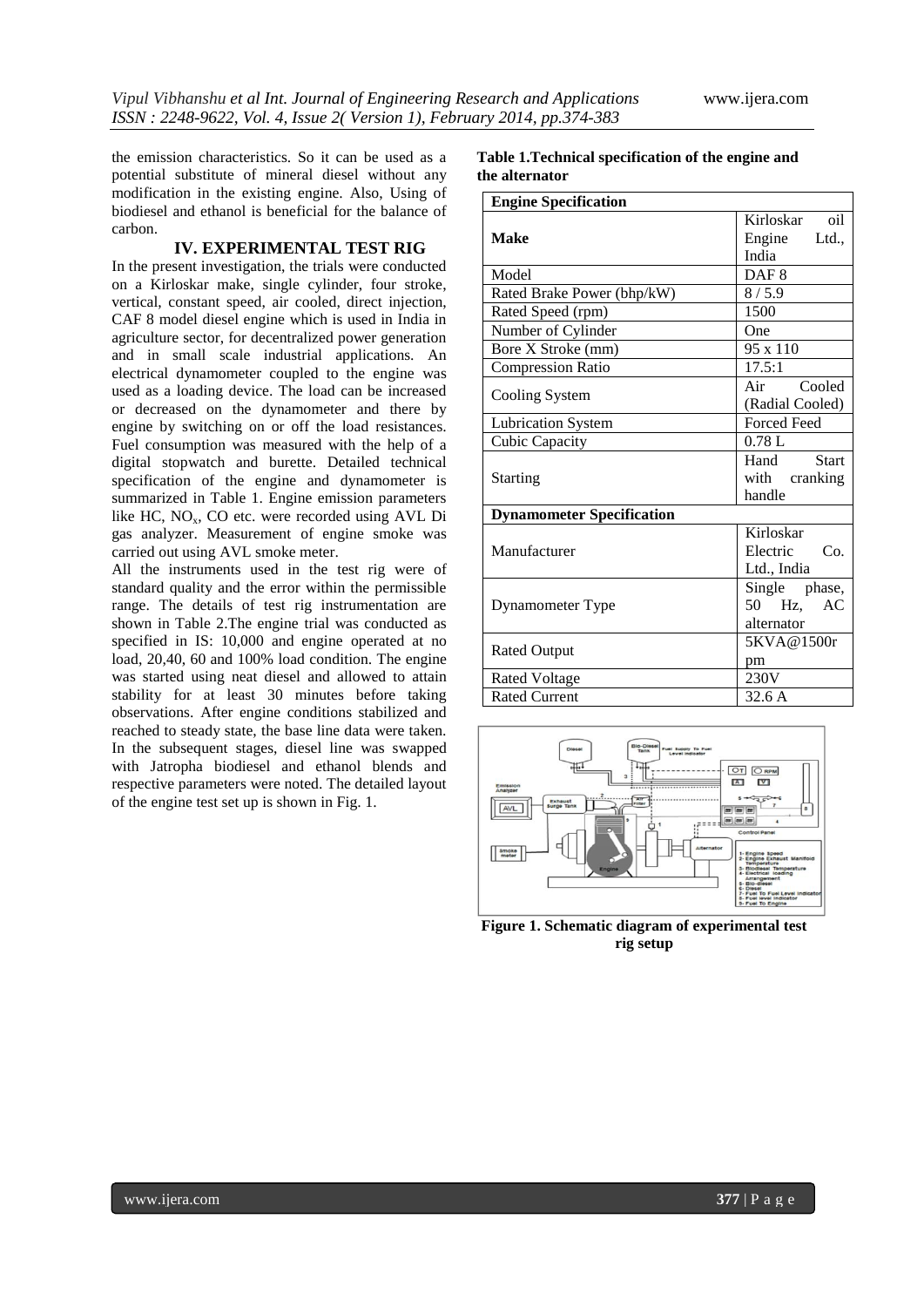### **Table 2. Test rig specification**

| S<br>N | Instrumen<br>t Name                        | Measur<br>ement<br>Range                 | Resolut<br>ion                     | Measureme<br>nt<br>Technique                                           | $\%$<br>unc<br>ertai<br>nty |
|--------|--------------------------------------------|------------------------------------------|------------------------------------|------------------------------------------------------------------------|-----------------------------|
|        | <b>AVL DI GAS ANALYSER</b>                 |                                          |                                    |                                                                        |                             |
| 1      | Carbon<br>Monoxide                         | 10<br>$0 -$<br>$\%$<br>Volum<br>e        | 0.01<br>%volu<br>me                | Non<br>dispersive<br>infra-red<br>sensor                               | 0.2<br>$\%$                 |
| 2      | Hydrocarb<br>ons                           | $\Omega$<br>20.000<br>ppm<br>Volum<br>e. | 1ppm                               | Flame<br>ionization<br>detector-<br><b>FID</b>                         | 0.2<br>$\%$                 |
| 3      | Oxides of<br>Nitrogen                      | $0 - 5,000$<br>ppm<br>volume             | 1 ppm                              | Chemi-<br>luminescenc<br>e principle,<br>electro<br>chemical<br>sensor | 0.2<br>$\%$                 |
|        | <b>AVL</b><br><b>SMOKE</b><br><b>METER</b> | $\mathbf{0}$<br>100%                     | $\frac{0}{0}$<br>$\pm 1$<br>volume | <b>Hatridge</b><br>principle                                           | 0.1<br>$\frac{0}{0}$        |

# **V. RESULTS AND DISCUSSIONS**

Biodiesel could reduce significantly CO, HC and smoke emissions while increasing  $NO<sub>x</sub>$  emissions slightly in comparison to diesel fuels. For a blend of biodiesel and diesel (20% volume), CO, HC and PM decreased by 11%, 21.1% and 10.1% respectively whereas  $NO_x$  emission increased by 2% [30]. The increase in  $NO<sub>x</sub>$  emission is the main hurdle to implement the use of biodiesel. This problem may be overcome by adding of alcohol in biodiesel. Alcohol has the potential for reducing  $NO<sub>x</sub>$  and PM because it has high latent heat of evaporation (840 KJ/kg) and higher oxygen contents (34.8%). It is worth relevant to mention that the use of alcohol diesel blends has some disadvantages such as reduced lubricity, viscosity, cetane number and ignitability. However, in case of biodiesel alcohol blends, these difficulties are over come as biodiesel has higher viscosity and better lubricity**.**

# **VI. COMPARISION OF PHYSICO CHEMICAL PROPERTY**

The Physico-Chemical property i.e. density, specific gravity, kinematic viscosity, calorific value and cold filter plugging point of diesel, neat Jatropha biodiesel (JB), ethanol (E) and blend of ethanol and Jatropha biodiesel in different proportion (5%,10%,15%,20%) by volume (Table 3) was evaluated and summarized in the Table 4. It has observed that by increasing the amount of ethanol blend in biodiesel reduced the specific gravity, calorific value and kinematic viscosity. The viscosity of neat Jatropha biodiesel is more than the diesel fuel, however, with blending of ethanol it gradually decreases. The reduction of viscosity results in improved volatility, proper atomization and proper mixing of fuel with air whereas reduction in calorific value and high heat of evaporation of ethanol helps in reduction of  $NO<sub>x</sub>$ .

| Nomencla     | %Ethanol | % Jatropha | $\%$           |
|--------------|----------|------------|----------------|
| ture         | (vol.)   | biodiesel  | Diesel         |
|              |          | (vol.)     |                |
| D100         | $\Omega$ | 0          | 100            |
|              |          |            |                |
| <b>JB100</b> | 0        | 100        | $\theta$       |
|              |          |            |                |
| E5JB95       | 5        | 95         | $\overline{0}$ |
|              |          |            |                |
| E10JB90      | 10       | 90         | $\Omega$       |
|              |          |            |                |
| E15JB85      | 15       | 85         | $\Omega$       |
|              |          |            |                |
| E20JB80      | 20       | 80         | $\theta$       |
|              |          |            |                |
|              |          |            |                |

**Table:- 3 Test fuel blend nomenclature**

**Table 4 Physico-Chemical Properties of Diesel, Ethanol, and Biodiesel (J) blend oil (BJ&E)**

| Property       | Densit<br>V<br>(kg/m <sup>3</sup> )<br>$40^{\circ}$ C | Sp.<br>gravit<br>y | <b>Viscos</b><br>ity<br>$\text{m}^2\text{s}$ | Calorifi<br>c Value<br>(MJ/kg) | Cold<br>flow<br>prope<br>rty<br>$(^{\circ}C)$ |
|----------------|-------------------------------------------------------|--------------------|----------------------------------------------|--------------------------------|-----------------------------------------------|
| Diesel         | 823.0<br>$\mathfrak{D}$                               | 0.823              | 2.7                                          | 45.66                          | $-5$                                          |
| Ethanol        | 805.46                                                | 0.8062             | 0.875                                        | 26.82                          | $\leq$ -35                                    |
| $JB-100$       | 880.02                                                | 0.8808             | 5.936                                        | 40.26                          | -8                                            |
| <b>JB95E5</b>  | 879.01                                                | 0.8798             | 5.0359                                       | 38.87                          | $-8$                                          |
| <b>JB90E10</b> | 875.46                                                | 0.8762             | 4.4269                                       | 38.207                         | -6                                            |
| JB85E15        | 873.72                                                | 0.8745             | 4.0385                                       | 37.866                         | -6                                            |
| <b>JB80E20</b> | 867.62                                                | 0.8684             | 3.6916                                       | 36.747                         | $-7$                                          |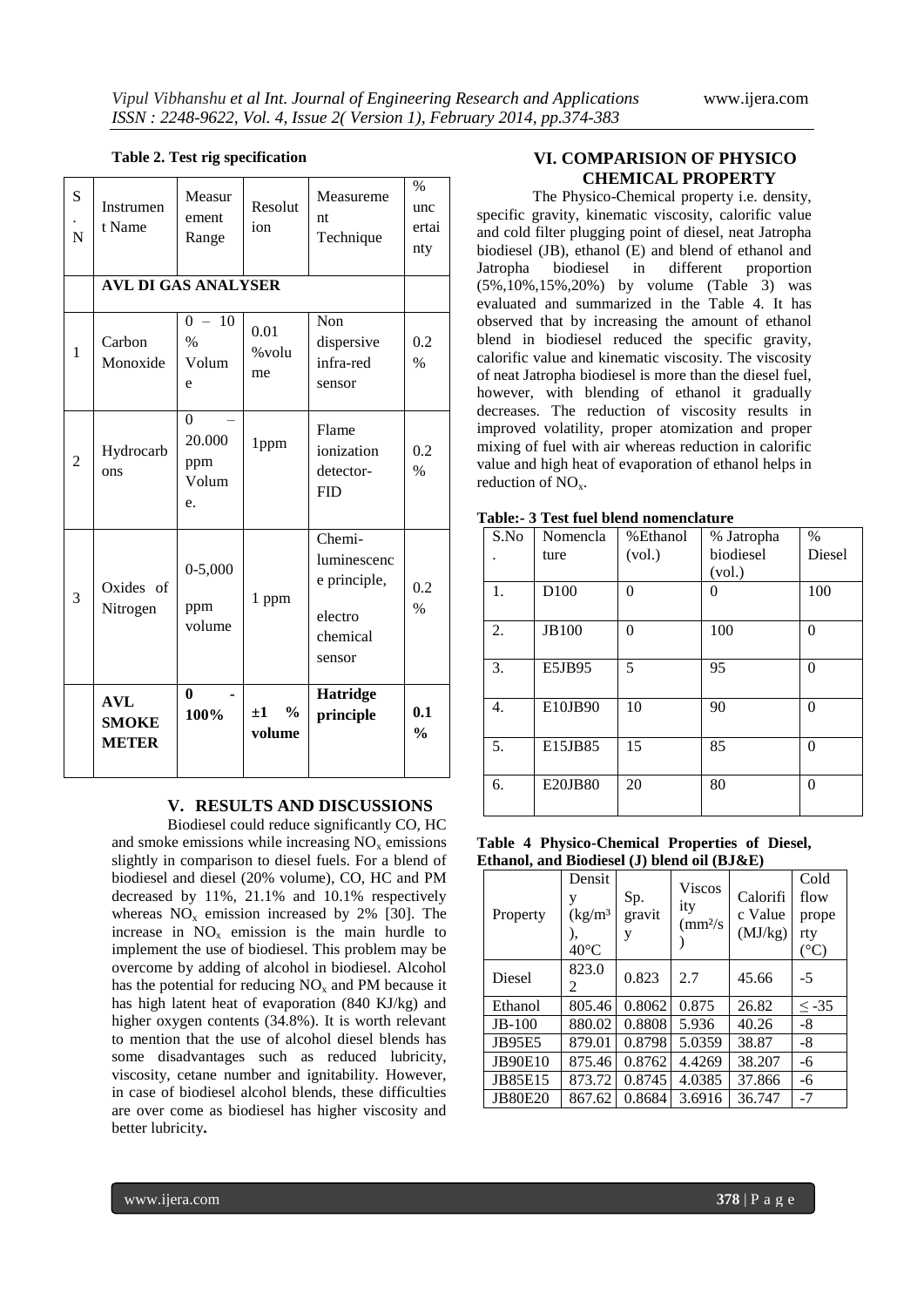# **VII. ENGINE PERFORMANCE AND EMISSIONS BRAKE THERMAL EFFICIENCY (BTE)**

Fig.2 shows the variation of brake thermal efficiency (BTE) with respect to brake mean effective pressure (BMEP) for various test fuels. From the experimental investigation it has been found that BTE for all the test blends was higher in comparison to baseline diesel fuel and JB100. At full load condition the BTE for JB95E5, JB90E10, JB85E15, JB80E20, D100 and JB100 is 24.02%, 24.93%, 25.53%, 26.10%, 22.65% and 21.69 % respectively. This is due to the fact that biodiesel ethanol blend contains around 20-25% enriched oxygen and higher cetane number than neat diesel fuels. Due to this, better combustion and atomization takes place hence there is improvement in the break thermal efficiency in case of biodiesel ethanol blends. It can also been seen that the increase in ethanol concentration in blends increases the BTE due to reduction in viscosity and density. These results are in agreement with the result obtained by Agrawal et al [31].





# **VIII. BRAKE SPECIFIC ENERGY CONSUMPTION (BSEC)**

Basic specific energy consumption is an essential and ideal parameter for comparing engine performance of the fuels having different calorific value and density.Fig.3. shows the variation of brake specific energy consumption (BSEC) with respect to brake mean effective pressure (BMEP) for various test fuels. From the experiment it has been observed that BSEC for various biodiesel-ethanol blends are lower in comparison to baseline diesel fuel and JB100. At full load condition BSEC for D100 is 15.90 MJ/KWh while for JB 100 it is 16.60MJ/KWh. BSEC for JB80E20 shows lowest BSEC value (13.79MJ/KWh) in comparison to other test fuels. The results are in similar to the result obtained by Qi et.al. [32].



#### **IX. EXHAUST TEMPERATURE**

Fig. 4 shows the variation of exhaust temperature with brake mean effective pressure of diesel fuel and biodiesel-ethanol blend. It shows that the exhaust gas temperature increased with increase in load in all cases. The highest value of exhaust gas temperature of 430ºC was observed with the JB100, whereas the corresponding value with diesel was found to be 370º C. This is due to the lower heating value of the biodiesel-ethanol blends and also due to higher viscosity.



## **X. CO EMISSIONS**

CI engine operate on lean mixture and at high stoichiometric fuel air ratio. Therefore CO emission is insignificant than Gasoline engine but they are further reduced by use of biofuels. Fig.5 shows the variation of carbon monoxide (CO) with respect to BMEP for various test fuels. CO emission for all the test fuels is found lower in comparison to baseline diesel fuel. The CO emissions are found to be increasing with increase in load since the air-fuel ratio decreases with increase in load such in internal combustion engines. The engine emits less CO using biodiesel ethanol blends as compared to that of diesel fuel under all loading conditions. With increasing ethanol percentage in biodiesel, CO emission level decreases as amount of oxygen content in biodiesel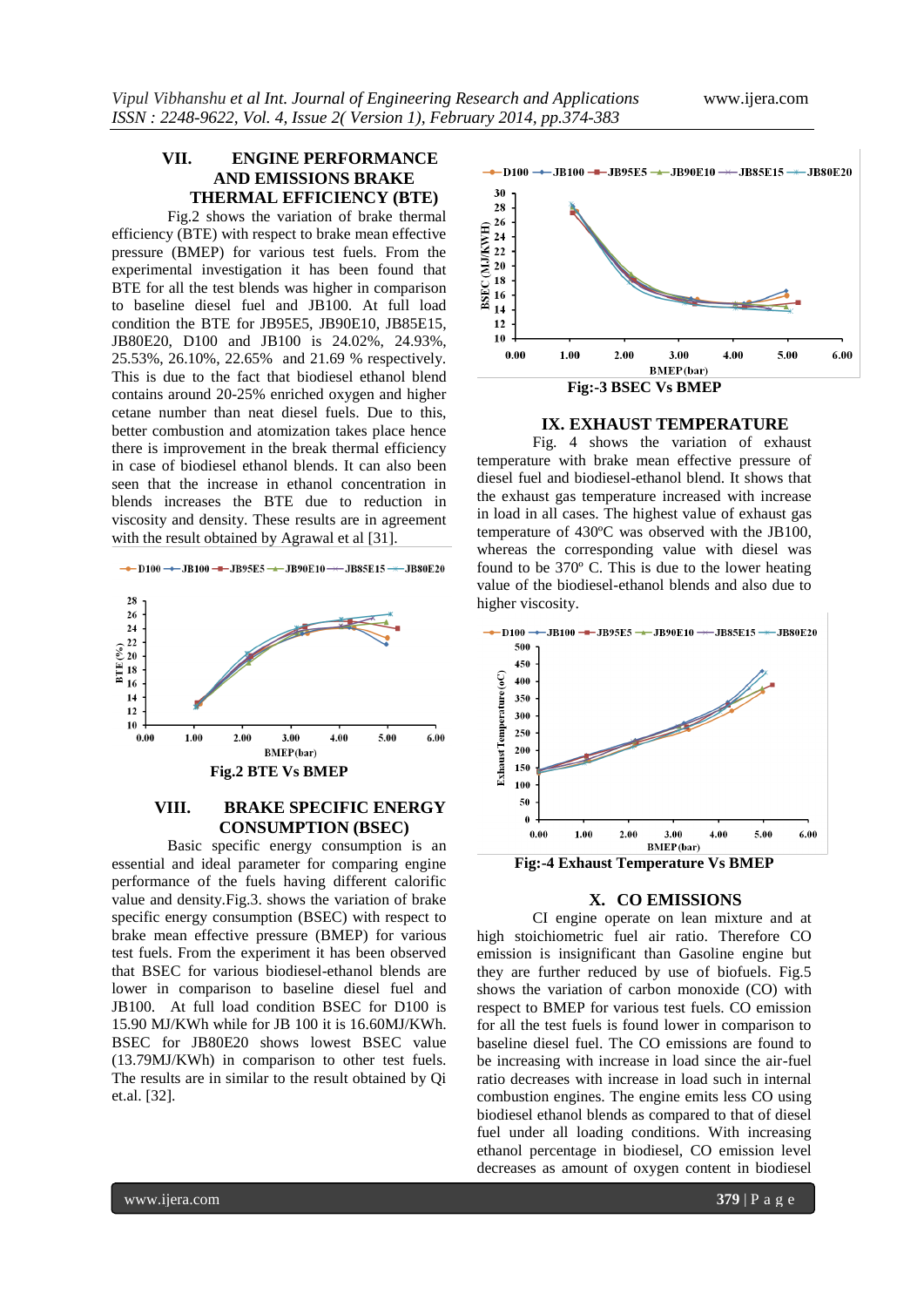helps in complete combustion and proper oxidation. The higher cetane number of blend as compared to that of mineral diesel is also one of the reasons of better combustion. At part load condition the variation in the emission level of different blends are insignificant but at full load condition baseline diesel fuel shows highest CO emission level (0.2% v/v). However, for JB100 and JB80E20 CO emission level are 0.18% and 0.11 % respectively. The results obtained are accordance with Zhu et.al. [33].



#### **XI. UNBURNT HYDROCARBON**

Unburnt Hydrocarbons (UBHC) known as organic emissions are the result of incomplete combustion of HC fuel and is a useful measure of combustion inefficiency.

Fig.6 shows the variation of UBHC emission in exhaust gas (ppm) with respect to BMEP for various test fuels. It is observed that HC emissions gradually increase with increase of engine load. Moreover, the HC emissions of the biodiesel and ethanol biodiesel blends are lower than baseline data of diesel. This may be due to the fact that low cetane rating of the test fuels deteriorates combustion process. Another reason for HC emission is quenching effect due to higher value of latent heat of evaporation. At part load condition the variation in HC emission is insignificant to that of mineral diesel but at full HC emission for D100 is 58 ppm while JB 100 shoes lowest HC emission of the level of 42 ppm. These results are in agreement with the result obtained by Agrawal et al [31].



## **XII. NOx EMISSIONS**

The nitric oxide (NO) and nitrogen dioxide  $(NO<sub>2</sub>)$  are grouped together as  $NO<sub>x</sub>$  emission, nitric oxide is the predominant oxide of nitrogen produced in side in the cylinder .At lower temperature the nitrogen is inert but at temperature higher than 1100°C nitrogen reacts with oxygen and form NOx. Fig.7 shows the variation of Nitrogen oxide  $(NO_x)$ ppm with respect to BMEP for various test fuels. It has observed that NOx emission increases with increase in engine load. Compared with diesel,  $NO<sub>x</sub>$ emission increase when fuelled with biodiesel. The higher value of latent heat of evaporation and lower calorific value of ethanol decrease the combustion temperature. The cooling effect of the alcohol should be dominant factor on NOx emission at low load but at high engine load the cooling effect of the alcohol is less influential leading to small difference in the NOx emissions between the fuels. The results obtained are in accordance with Sahoo et. al. [34]



## **XIII. SMOKE OPACITY/PM EMISSIONS**

Fig.8 shows the variation of % of smoke variation with respect to BMEP for various test fuels. It has observed that smoke opacity increases with engine load because of fuel consumption gradually increase with increase of load. At high load more fuel is burnt in diffusion mode. This leads to increase in the smoke opacity. The PM decreases when the engine is fuelled with biodiesel and blend of Jatropha oil and ethanol compared with diesel. By increasing the percentage of ethanol in biodiesel blend, have resulted in reduction in smoke at all load condition. The blended fuel contains more oxygen than biodiesel which leads to improve the combustion process and reduce PM emissions. Blending biodiesel with ethanol could reduce the viscosity and density of the blend which leads to better atomization and hence lower PM emissions. But higher percentage of ethanol in blend to produce the cooling effect due to high latent heat of evaporation causing an increase in PM emissions. The results obtained are accordance with Zhu et.al. [33]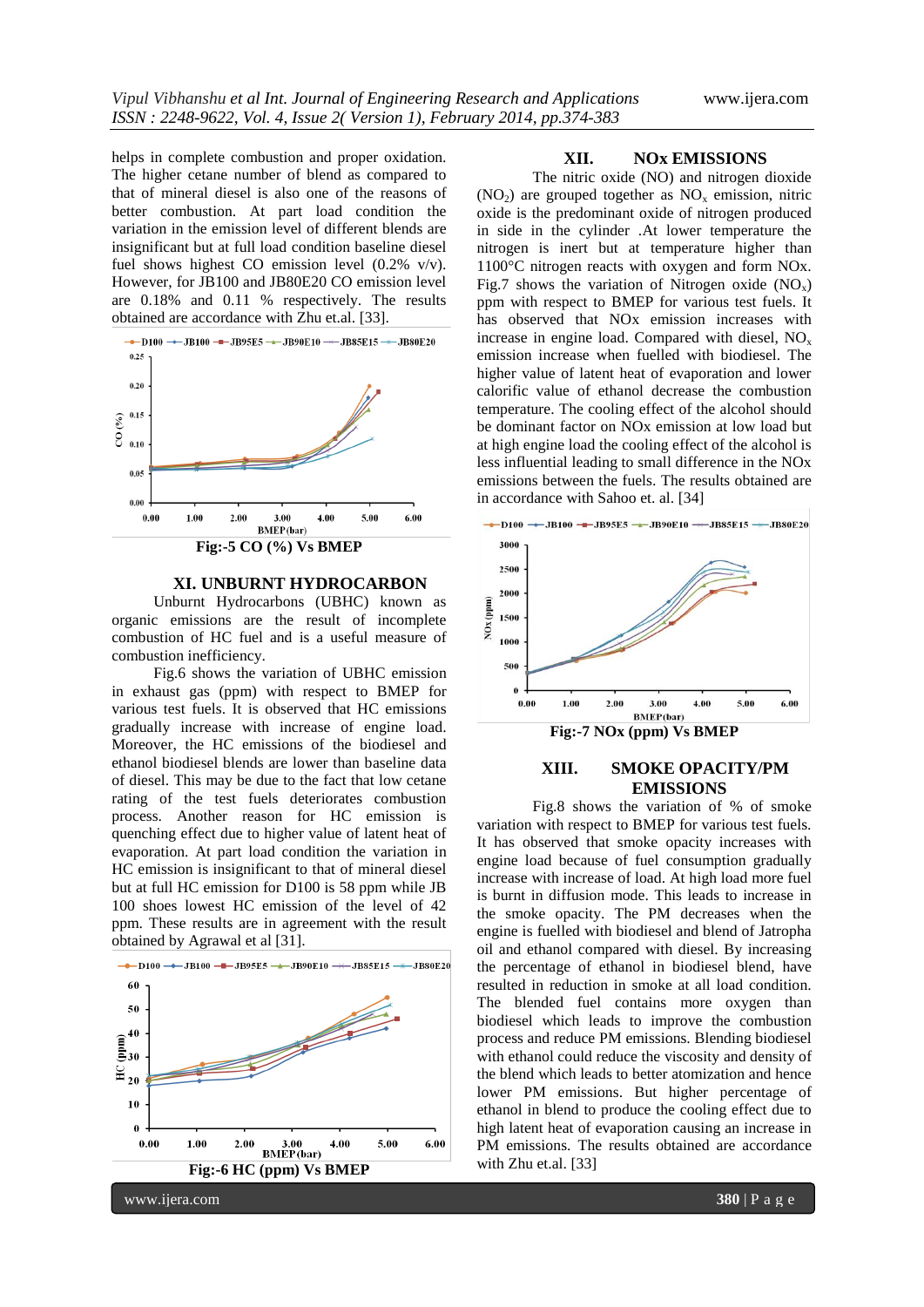

#### **XIV. CONCLUSION**

In the present study, the experiments were conducted using blends of Jatropha oil methyl ester and ethanol. Subsequently performance, and emission studies were carried out and compression has been made taking neat diesel and neat Jatropha biodiesel.

Based on the experimental results, the following major conclusions have been drawn:

- 1. Full load brake thermal efficiency was found to increase with increase in ethanol percentage in the biodiesel as a result of higher cetane rating of biodiesel. Full load BTE of all the ethanol blended fuels were found higher than diesel baseline, However, JB80E20 exhibited an impressive 20% increase over baseline data of diesel.
- 2. BSEC for JB80E20 was lower followed by JB85E15, JB90E10, JB95E5, D100, and JB100. The main reason for lower BSEC for biodiesel ethanol blend is amount of oxygen present in the fuel as well as proper atomization of the test fuels.
- 3. Due to lower heating value of biodiesel JB100 shows highest exhaust temperature compare to baseline diesel fuel, rest of the blends are having exhaust temperature range between D100 and JB100.
- 4. Emission of carbon-monoxide was found to reduce with increase in the biodiesel-ethanol percentage. At part load condition the variations insignificant but after 60 % loading condition significant increase in CO emission was observed for all the test fuels. JB80E20 exhibit lowest CO emission whereas, for baseline diesel fuel CO emission was highest.
- 6. It was observed that HC emissions increase gradually with increase in load. HC emissions of the biodiesel-ethanol blends were lower than baseline data of diesel. This may be due to the lower self ignition temperature as well as lower cetane rating of the test fuels which leads to the quenching effect.
- 7. NO<sub>x</sub> emission was highest for JB100 while for mineral diesel it was lowest. This is due to the enriched oxygen present in the biodiesel- ethanol blends. At full load condition NOx for JB 100 was 26% higher than that of neat diesel followed by JB80E20, JB85E15, JB90E10 and JB95E5.
- 8. Variation in smoke opacity was comparable for all the test fuels in comparison to baseline diesel fuel at lower loding condition. However, at peak load baseline diesel fuel shows highest smoke followed by JB100, JB95E5, JB90E10, JB85E15 and JB80E20.

As an outcome of the exhaustive engine trials, it may be recommended that 20% (v/v) of Jatropha biodiesel and ethanol blends can be used as a feedstock for IC engine application.

#### **REFERENCE**

- [1] Suresh Kumar, Performance and exhaust emission characteristics of a CI engine fuelled with Pongamiapinnata methyl ester (PPME) and its blends with diesel, Renewable Energy 33 (2008) 2294–2302.
- [2] O.D. Hebbal ,K.Vijayakumar Reddy, K. Rajagopal, Performance characteristics of a diesel engine with deccan hemp oil, Fuel 85 (2006) 2187–2194.
- [3] BP Statistical Review Of World Energy 2012.
- [4] http://data.worldbank.org/indicator/EG.USE. PCAP.KG.OE
- [5] Petstat, Ministry of Petroleum and Natural Gas, Government of India www.petroleum.nic.in/petstat. pdf , accessed on Feb 14, 2013.
- [6] SehmusAltun, comparison of engine performance and exhaust emission Characteristics of sesame oil–diesel fuel mixture with diesel fuel in a direct injection diesel engine, Renewable Energy 33 (2008) 1791–1795.
- [7] AyhanDemirbas, Biodiesel from waste cooking oil via base-catalytic and supercritical methanol transesterification, Energy Conversion and Management 50 (2009) 923–927.
- [8] Gerhard Knothe , Kevin R. Steidley, A comparison of used cooking oils: A very heterogeneous feedstock for biodiesel , Bioresource Technology 100 (2009) 5796– 5801.
- [9] T.K. Gogoi, D.C. Baruah, "A cycle simulation model for predicting the performance of a diesel engine fuelled by diesel and biodiesel blends", Energy 35 (2010) 1317–1323.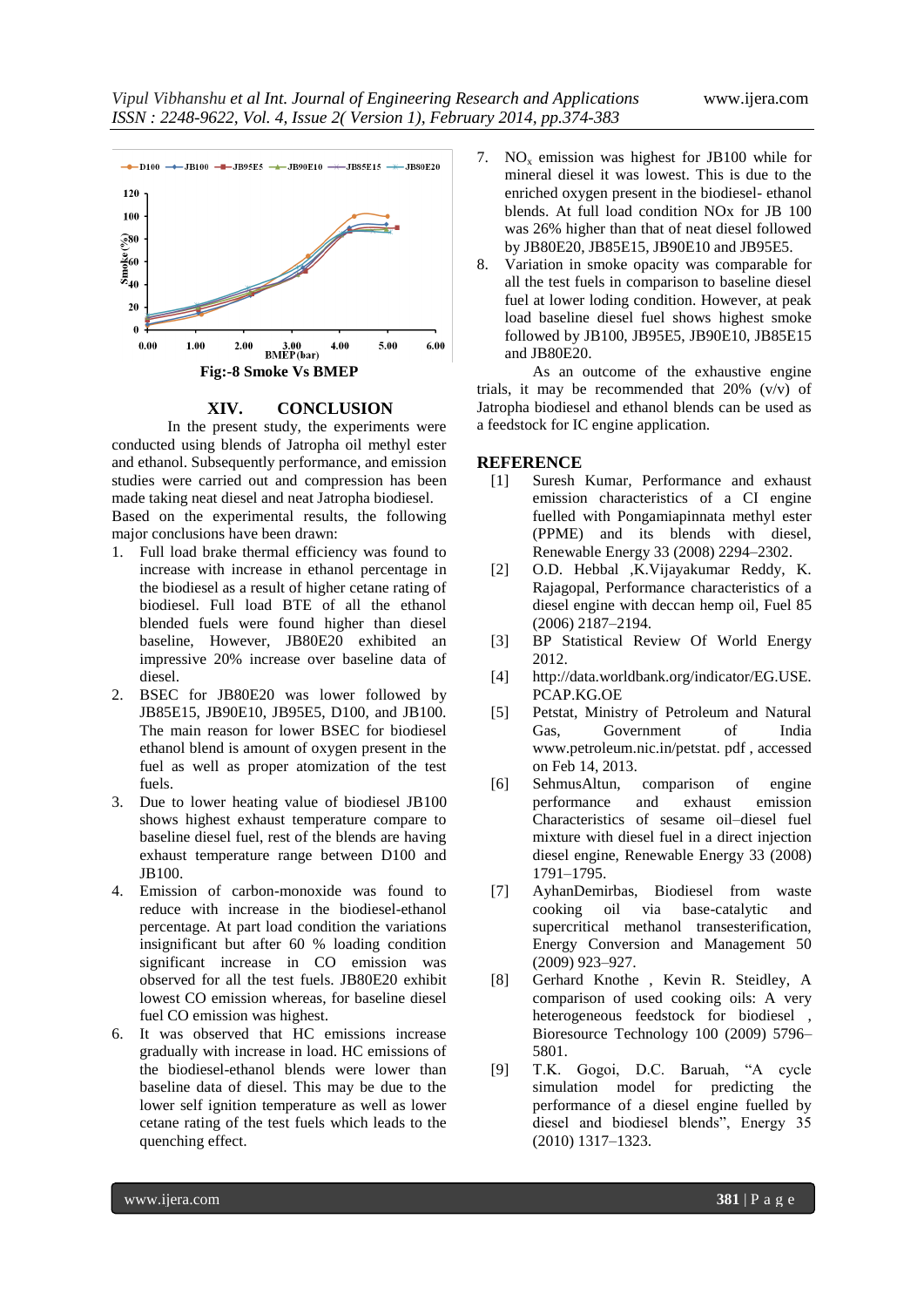- [10] E. Toklu, "Overview of potential and utilization of renewable energy sources in Turkey", Renewable Energy 50 (2013) 456-463.
- [11] Stella Bezergianni ,AthanasiosDimitriadis , AggelikiKalogianni , Petros A. Pilavachi, Hydrotreating of waste cooking oil for biodiesel production. Part I: Effect of temperature on product yields and heteroatom removal, Bioresource Technology 101 (2010) 6651-6656.
- [12] Siti Fatimah Abdul Halim, AzlinaHarunKamaruddin , W.J.N. Fernando, Continuous biosynthesis of biodiesel from waste cooking palm oil in a packed bed reactor: Optimization using response surface methodology (RSM) and mass transfer studies, Bioresource Technology 100 (2009) 710–716.
- [13] M. Berrios, M.A. Martín , A.F. Chica, A. Martín, Purification of biodiesel from used cooking oils, Applied Energy 88 (2011) 3625–3631.
- [14] C.C. Enweremadu, H.L. Rutto Combustion, emission and engine performance characteristics of used cooking oil biodiesel—A review, Renewable and Sustainable Energy Reviews 14 (2010) 2863–2873.
- [15] SukumarPuhan, N Vedaraman, B V Rambrahamam and G Nagarajan, Mahua (Madhucaindica) seed oil: A source of renewable energy in India, Journal of Scientific & Industrial Research, Vol. 64, November 2005, pp. 890-896.
- [16] B.S.Patil, D.C.Gosai and A.J.patel, Performance analysis of dual cylinder diesel engine fueled with mahua biodiesel, World Journal of Science and Technology 2012, 2(4):24-27.
- [17] Production Of biodiesel from jatrophaoil catalyzed by nanosized solid basic catalyst Original Research Article Energy, Volume 36, issue 2, February 2011, pages 777-784.
- [18] Xin Deng, Zhen Fang, Yun-hu Liu, Chang-Liu Yu Biodiesel production from Jatropha oil by catalytic and non-catalytic approaches: An overview Review Article Bio resource Technology, Volume 102, Issue 2, January 2011, Pages 452-460.
- [19] Alcohol for motor fuels, http://www.ext.colostate.edu/pubs/farmmgt/ 05010.html. Accessed on September 29 2013.
- [20] Karabektas M, Hosoz M. Performance and emission characteristics of a diesel engine

using isobutanol–diesel fuel blends. Renewable Energy 34 (2009) 1554–1559.

- [21] K.V.Gopala Krishnan and B.S.Murthy ―Factors that improve the performance of an ethanol-diesel oil dual-fuel engine" International Symposium on alcohol fuels, 19-26.
- [22] Avinash Kumar Agarwal. Biofuels (alcohols and biodiesel) applications as fuels for internal combustion engines. Progress in Energy and Combustion Science 33 (2007) 233–271.
- [23] Prommes Kwanchareon , Apanee Luengnaruemitchaia, Samai Jai-In .The Solubility of a diesel–biodiesel–ethanol blend, its fuel properties, and its emission characteristics from diesel engine. Fuel 86 (2007) 1053–1061.
- [24] Su Han Park, Hyun KyuSuh, ChangSik Lee. The Nozzle flow and atomization characteristics of ethanol blended biodiesel fuel. Renewable Energy 35 (2010) 144–150.
- [25] Yage Di, C.S. Cheung ,Zuohua Huang .The Comparison of the effect of biodiesel-diesel and ethanol-diesel on the gaseous emission of a direct-injection diesel engine. Atmospheric Environment 43 (2009) 2721– 2730.
- [26] Qiang Fang, Junhua Fang, JianZhuang, Zhen Huang-Effects of ethanol diesel biodiesel blends on combustion and emissions in premixed low temperature combustion. Applied Thermal Engineering 54 (2013) 541-548.
- [27] M.L. Botero ,Y. Huang, D.L. Zhu, A. Molina, C.K. Lawa.The Synergistic combustion of droplets of ethanol, diesel and biodiesel mixtures. Fuel 94 (2012) 342– 347.
- [28] Nadir Yilmaz, Tomas M. Sanchez.The Analysis of operating a diesel engine on biodiesel-ethanol and biodiesel-methanol blends. Energy 46 (2012) 126-129.
- [29] Jiefeng Lin,GabrielleGaustad Thomas A. Trabold .The Profit and policy implications of producing biodiesel–ethanol–diesel fuel blends to specification. Applied Energy 104 (2013) 936–944.
- [30] Environmental Protection Agency of USA. A comprehensive analysis ofbiodiesel impacts on exhaust emissions, Draft tech. report. 2002. EPA420-P-02-001.
- [31] Avinash Kumar Agarwal. Biofuels (alcohols and biodiesel) applications as fuels for internal combustion engines. Progress in Energy and Combustion Science 33 (2007) 233–271.